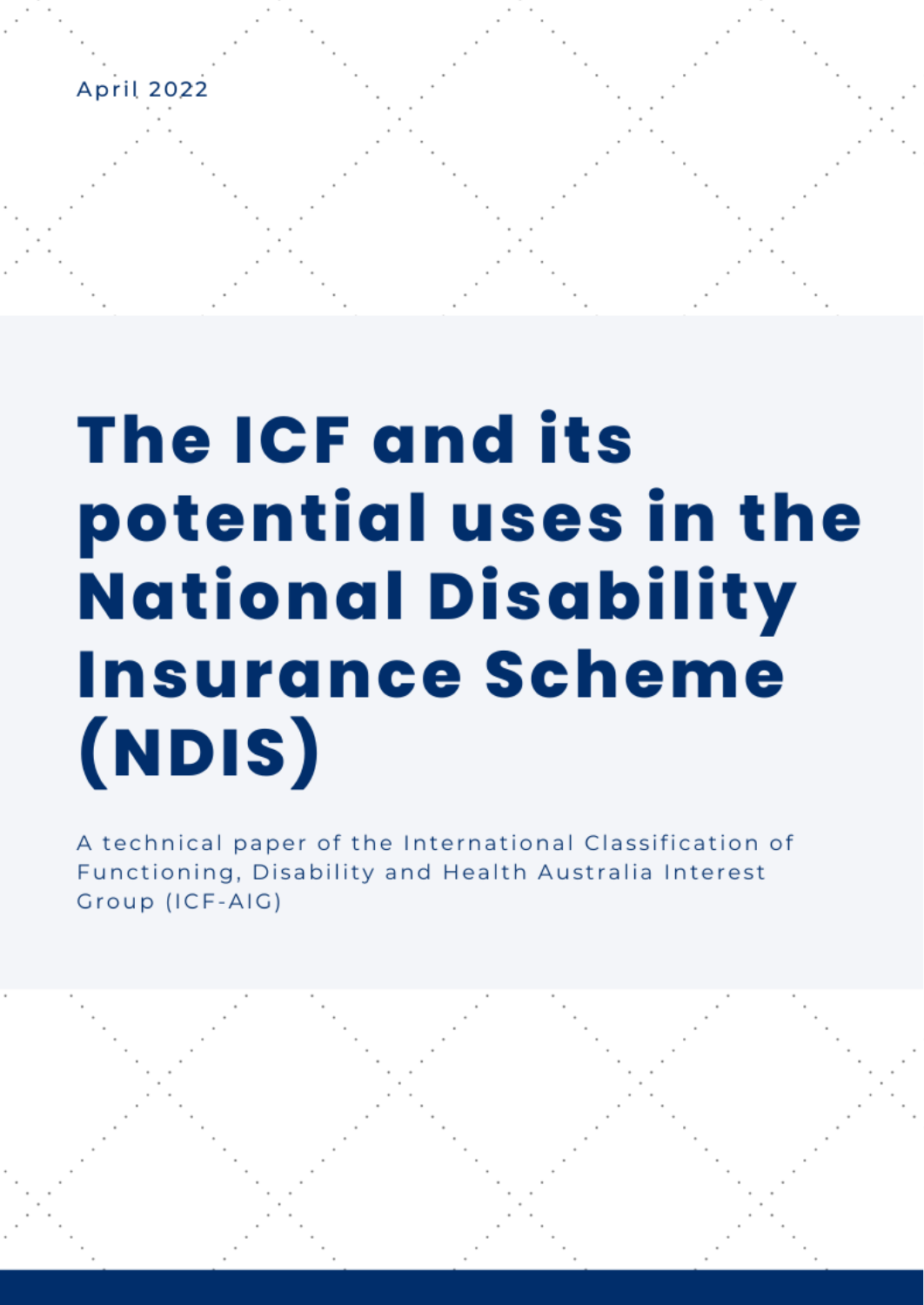# The ICF and its potential uses in the NDIS

# A technical paper of the International Classification of Functioning, Disability and Health Australia Interest Group (ICF-AIG)

### Introduction and purpose of this document

The International Classification of Functioning, Disability and Health (ICF) is a framework and classification system for organising and documenting information on functioning and disability [1]. It conceptualises functioning as a 'dynamic interaction between a person's health condition, environmental factors and personal factors' (Figure 1). 'Functioning' is an umbrella term encompassing all body functions, activities and participation.

The ICF provides a standard language and conceptual basis for the definition and measurement of disability. It provides classifications for body functions, body structures, activities and participation, and environmental factors. The role of personal factors is acknowledged in the ICF, but the ICF does not provide a classification of personal factors. The ICF is designed to describe functioning and disability, *not* to classify people. (See Attachment 1: *Definitions and components of the ICF*)



#### **Figure 1: Interactions between the components of ICF**

The International Classification of Functioning, Disability and Health Australia Interest Group (ICF-AIG) is a collaborative, multidisciplinary group of people who are interested in the ICF and have diverse expertise in the ICF and its uses. The ICF-AIG meets several times each year to discuss matters of mutual interest.

The ICF is referred to in the *[National Disability Insurance Scheme \(Supports for](https://www.legislation.gov.au/Details/F2013L01063) Participants) Rules 2013* (Part 4 Needs assessment) and the *[National Disability Insurance Scheme \(Becoming a Participant\) Rules 2016](https://www.legislation.gov.au/Series/F2016L00544)* (Part 7 Assessing whether a person meets the disability or early intervention requirements). Both instruments include the statement: "A tool must … have reference to areas of activity and social and economic participation identified in the World Health Organisation International Classification of Functions, Disability and Health as in force from time to time."

This technical paper has been prepared by members of the ICF-AIG:

- To inform the program of work and associated co-design activities towards development of a new National Disability Insurance Scheme (NDIS) person-centred assessment model.
- To set out the role and value of the ICF in the context of potentially developing new and valid approaches for assessment and outcome measurement for NDIS participants.
- To articulate principles to guide the use of the ICF in developing a new person-centred assessment model, including developing and evaluating possible assessment tools.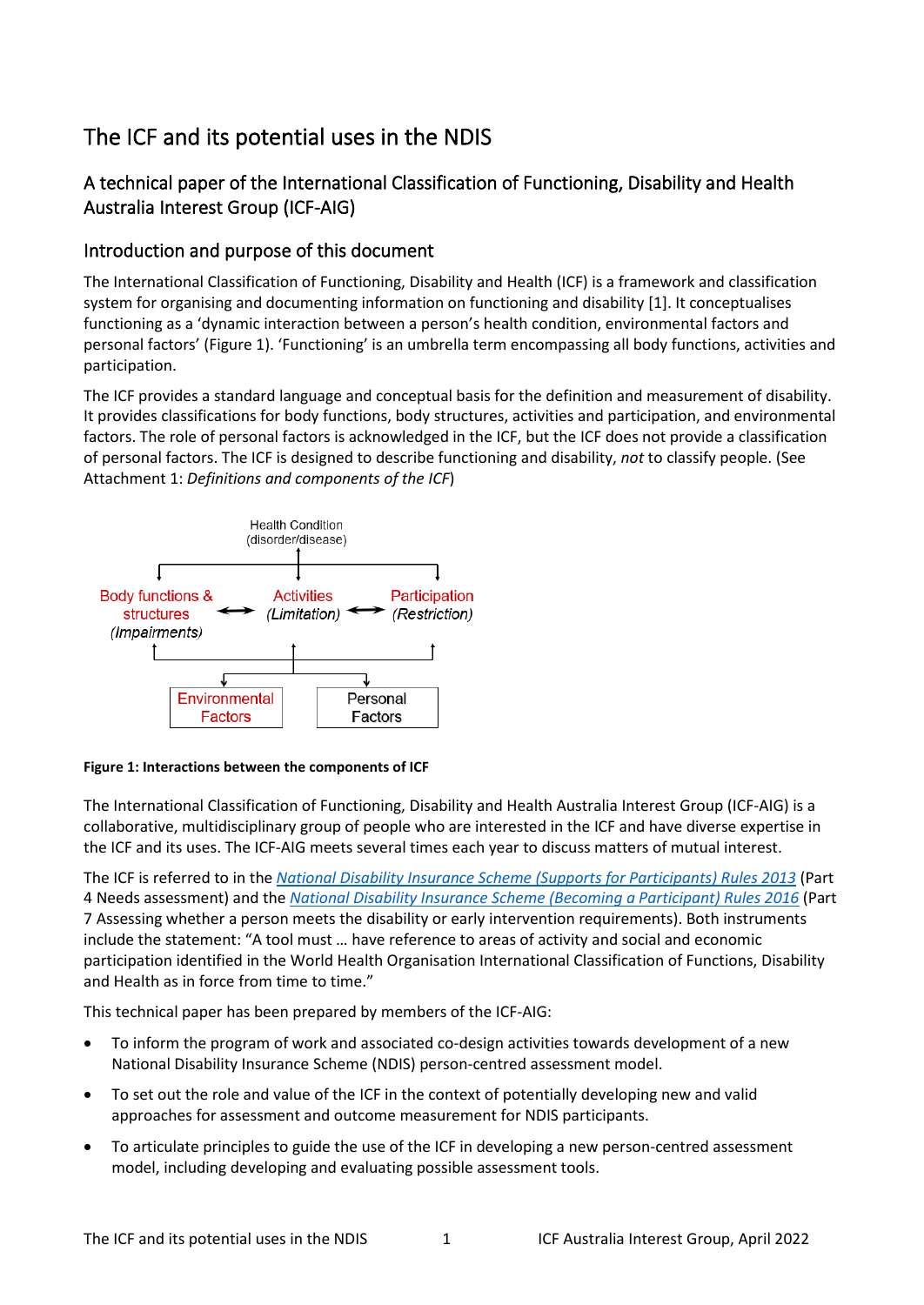Additional information is provided in three attachments:

- 1. Definitions and components of the ICF
- 2. Mapping assessment tools using ICF
- 3. Ethical guidelines for the use of ICF

A list of ICF-AIG members who have contributed to and endorsed this document is provided at the end of this document.

# The ICF and its potential uses in the context of the NDIS

The ICF is well placed to support development of a person-centred assessment model to underpin fairer and more consistent NDIS access and planning. Importantly, it provides a structured approach for taking into account the determining role of the environment in helping or hindering participation across all areas of life. The ICF is an international standard, and was developed with involvement of people with disability and their representative organisations [2, 3].

The ICF represents a biopsychosocial model of disability, combining the medical and social models of disability. The ICF and United Nations [Convention on the Rights of Persons with Disabilities](https://www.ohchr.org/en/instruments-mechanisms/instruments/convention-rights-persons-disabilities#35) (CRPD) share common concepts, culture and terms (e.g., environment, barriers, participation), and the subject matter of rights in the CRPD can readily be mapped to the ICF domains, demonstrating broad commonality of content.

Four principles underpinned and guided ICF development and remain key characteristics of the ICF [1, 4]:

- **Universality**: ICF is about all people and is relevant to everyone's functioning. It is not a tool for labelling minority groups.
- **Aetiological neutrality**: the language and structure of the classification make it relevant to any health condition.
- **Neutral language**: wording and domain names allow users to express both positive and negative aspects in each area of functioning (e.g., d455 'Moving around' could be used to express a limitation, a goal for improved functioning, or an area in which functioning has improved over time).
- **Environmental factors**: ICF provides a classification of physical, social and attitudinal factors that may affect functioning across all areas of life.

#### *Access to the NDIS*

The disability requirements for NDIS access set out in s.24 of the NDIS Act include the need to establish:

- Disability that is attributable to an impairment (s24(1)(a))
- Substantially reduced functional capacity to undertake, or psychosocial functioning in undertaking: communication; social interaction; learning; mobility; self-care; self-management (s24(1)(c))
- Impact on the person's capacity for social or economic participation  $(s24(1)(d))$ .

The early intervention requirements (s25) include the need to establish impairment and that the provision of early intervention supports is likely to benefit the person by reducing their future needs for supports.

The ICF classifications of Body Functions and Body Structures can be used to describe impairments.

The ICF classification of Activities and Participation can be used to describe functional capacity in each of the activity areas specified in s24(1)(c) and participation restrictions in social and economic life areas.

The ICF classification of Environmental Factors, and its conceptual approach for understanding how environmental factors can be facilitators of or barriers to functioning across different areas of life, are clearly relevant to the assessment of early intervention requirements.

#### *Planning*

Section 33 of the NDIS Act specifies that a participant's plan must include a statement, prepared by the participant, that includes: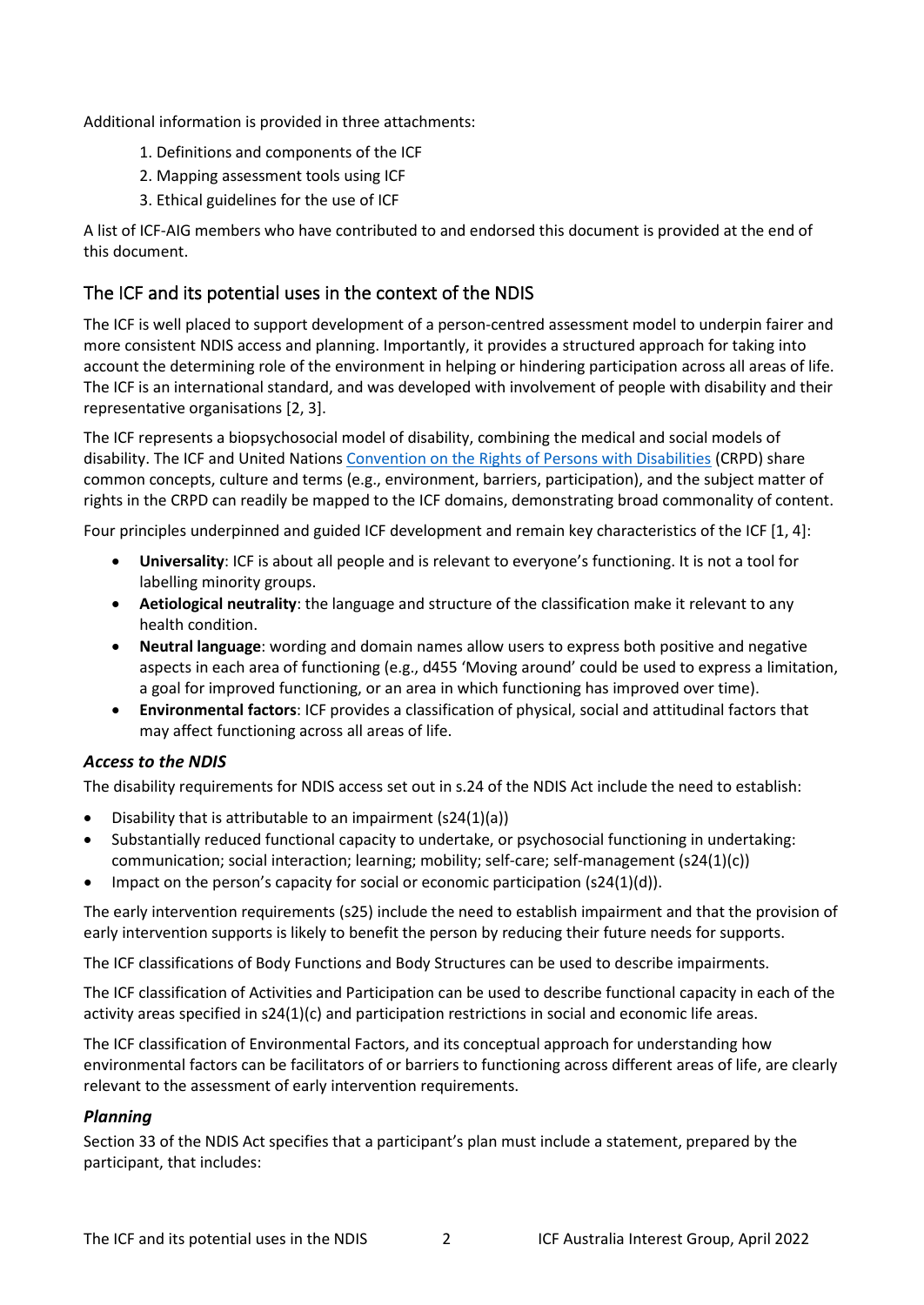- their goals, objectives and aspirations;
- their environmental and personal context (including living arrangements, informal supports, social and economic participation).

It must also include a statement of the reasonable and necessary supports that will be funded under the NDIS.

The ICF classification of Activities and Participation is of particular relevance for describing a person's goals, objectives and aspirations across all relevant life areas (as determined by the person).

Supports will generally relate to environmental factors (e.g., assistance, assistive devices, equipment, environmental modifications, including the removal of barriers) to support functioning in particular areas of life (or across multiple areas) and to build capacity, in line with the NDIS insurance principles. Therefore, the ICF classifications of Environmental Factors and Activities and Participation are of very significant relevance for describing such supports.

For example, an NDIS participant may have the goal of participating in a sporting team (d9201 Sports); reasonable and necessary supports to facilitate this might include adapted sporting equipment (e1401 Assistive products and technology for culture, recreation and sport) and assistance to influence the attitudes of team members to be more inclusive (e425 Individual attitudes of acquaintances, peers, colleagues, neighbours and community members). ICF Environmental Factors Chapter 3, 'Support and relationships', can be used to describe who provides support and assistance (e.g., e310 Immediate family, e340 Personal care providers and assistants).

#### *Outcomes*

Measurement of participant outcomes is important at the individual level, to determine the extent to which their plan is effective in helping them achieve their stated goals, including capacity building. Outcome measurement is also essential at scheme level, as a critical component of cost-benefit analyses and to generate data for accountability reporting and modelling and projections.

Outcomes can be measured:

- in relation to the person's goals, objectives and aspirations (as stated in their plan), and
- in relation to a set of outcome domains common across all participants.

The ICF classification of Activities and Participation is of particular relevance for outcome measurement.

#### *Assessment tools*

NDIS assessments conducted for access (to determine eligibility), planning (to determine reasonable and necessary supports related to goals), and outcome measurement entail the use of assessment tools. In selecting appropriate assessment tools, consideration should be given to evidence of tool reliability and validity in the NDIS context [5].

In developing a person-centred approach for assessment, uses of the ICF would include:

- Mapping assessment tools being considered for use, to determine whether they provide adequate coverage of relevant NDIS and ICF domains.
- Identifying 'gaps' domains not adequately covered by assessment tools currently in use.
- Development of new or enhanced assessment tools.

#### See Attachment 2: *Mapping assessment tools using ICF*

Aspects of functioning and environmental factors addressed by assessment tools can be mapped to ICF domains (chapters and more detailed codes) in the ICF classifications of body functions, body structures, activities and participation, and environmental factors.

The measurement constructs used in particular tools (e.g., degree of difficulty, frequency of need for assistance) should be considered in relation to the purpose for which the assessment is being conducted [6].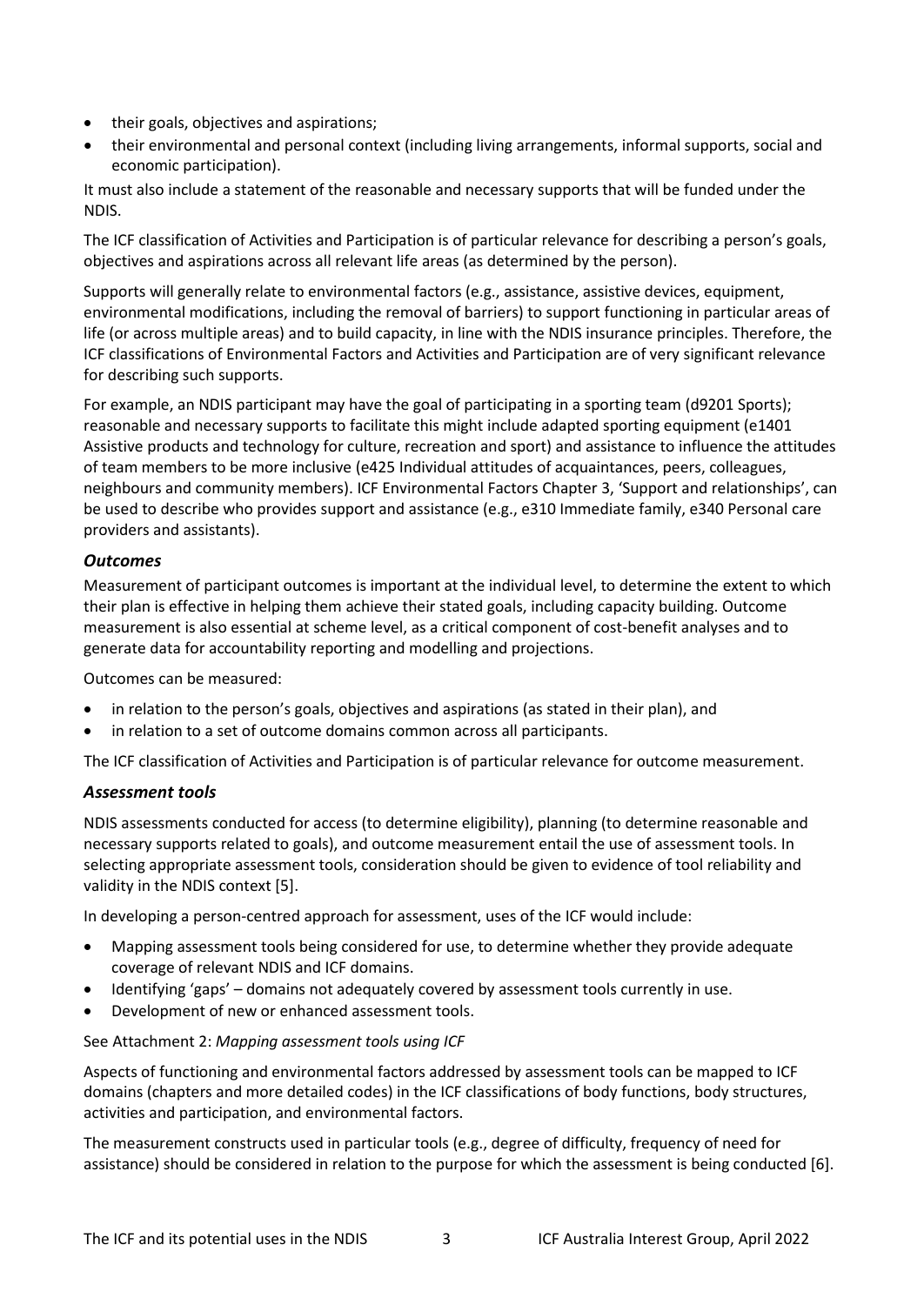Scales or categories used to measure functioning can be mapped to the qualifiers in the ICF: extent or magnitude of a 'problem' and degree of difficulty (see Attachments 1 and 2).

A mapping table (or similar product), showing how a range of different assessment tools relate to ICF domains would be a valuable resource for all those involved in assessment and planning processes. It could include tools commonly used by health practitioners, to help determine whether assessments conducted adequately cover all aspects required for a particular participant. It could potentially be used to relate assessment tools to a specified minimum set of assessment information required for the planning process (e.g., with reference to the resource benchmarks, as described below).

More generally, the ICF conceptual model and classifications can be used as an underpinning framework for the program of work and associated co-design activities to assist with developing a new NDIS person-centred assessment model. It would help to get everyone 'on the same page' and taking a common conceptual approach for thinking about functional capacity, goals, supports and resourcing in the context of the NDIS.

#### *Data*

The ICF has underpinned disability data development in Australia for over 20 years [7]. It provides a comprehensive framework for capturing and relating information on all aspects of functioning and disability. The ICF could be used to develop an encompassing data structure for the NDIS, within which data relevant to access, goals, support needs and outcomes for participants could be located. This would assist all stakeholders to understand what information is being captured, how data from different sources may be related and used together, and where there are data gaps. An ICF-based NDIS data structure would support the more effective use of data for cost-benefit analyses, modelling and projections, and evaluating equity in resource allocation and outcomes to support strategic decisions to ensure scheme effectiveness and sustainability. Using the ICF in this way would also facilitate relating NDIS data to other population data sources relevant to people with disability (e.g., Australian Bureau of Statistics survey data).

#### *Co-designing equitable allocation of resources to NDIS participants*

A person-centred assessment model must be able to deliver fair decisions, equitable resource allocation and scheme sustainability. For an individual participant, reasonable and necessary supports to be funded by the NDIS should be determined with regard to people's functional capacity<sup>[1](#page-4-0)</sup>, their goals, and their environmental and personal context.

To ensure that the NDIS is both equitable and sustainable, a key aim of the co-design process should be the development of transparent resourcing benchmarks relating to plan size. Such benchmarks would be designed to guide the quantum of funding within a plan for reasonable and necessary supports.

The ICF would provide a sound framework on which to base the development of resourcing benchmarks. Having a common framework will be important to support discussions among all stakeholders, including the NDIA, about participants' reasonable and necessary supports and related resourcing benchmarks.

To ensure sound and transparent links between the assessment of support needs (during the planning stage) and the benchmarks guiding the quantum of funding awarded, the co-design process may need to specify a minimum set of assessment information that each participant must have, and ensure that each participant has the means to obtain the required assessments. The NDIA's requirements should be ICF-based, so that participants, assessors and the NDIA are using a common set of domains when involved in the decision process.

<span id="page-4-0"></span> $1$  "Functional capacity refers to an individual's ability to be involved in life situations and to execute tasks or actions, with and without assistance (assistive devices and/or personal assistance). Information regarding impairment(s) and environmental factors, and how they impact the individual's function is included when assessing functional capacity." *Source*: National Disability Insurance Agency. Assessment of Functional Capacity for NDIS – Development and Framework. August 2020.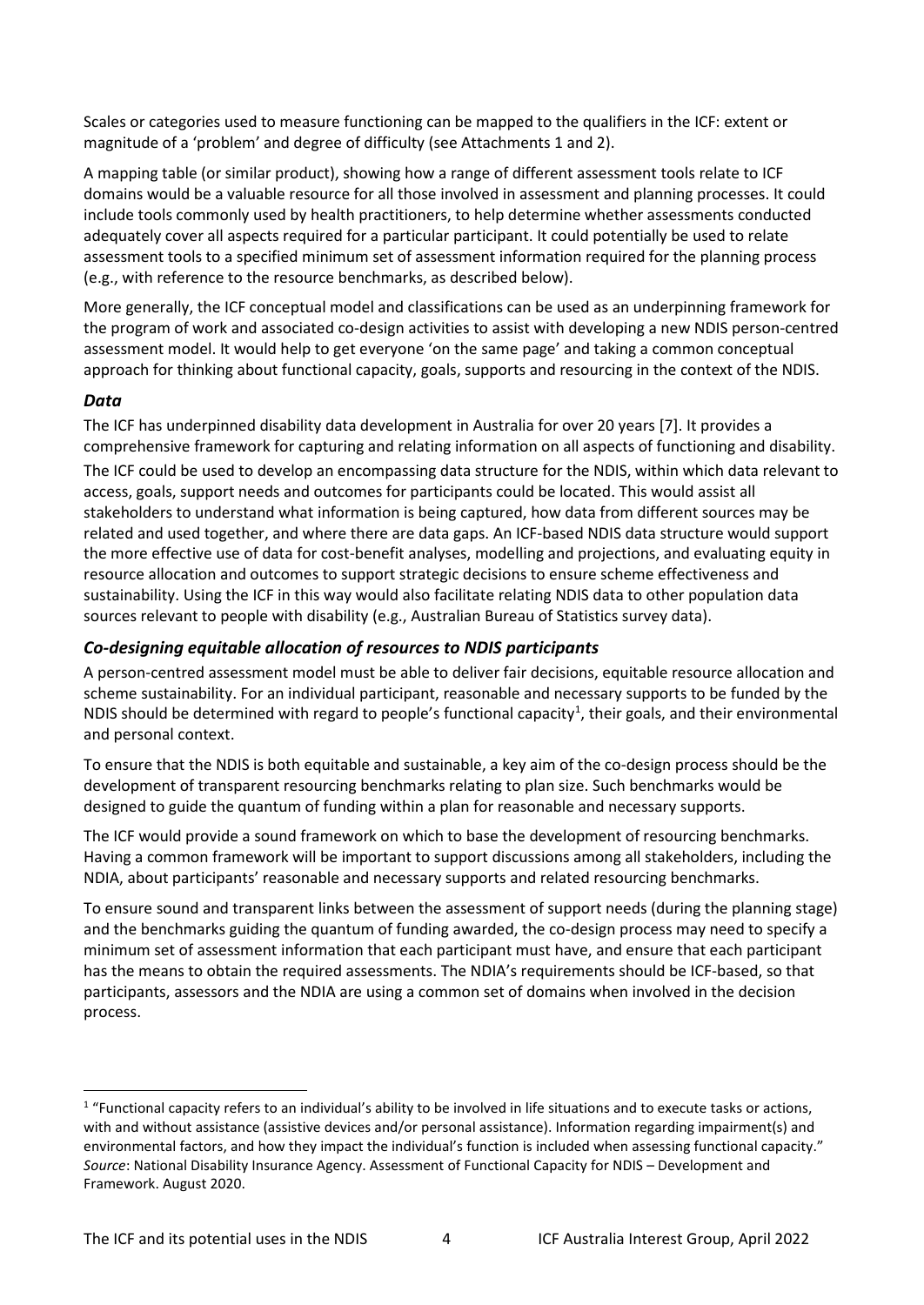## Principles to guide use of ICF in developing a person-centred assessment model

The ICF, when first published, set out general principles on which the ICF was based (see the four principles above: Universality, Aetiological neutrality, Neutral language, and Environmental factors) and also ethical guidelines for use. Both the ICF and its ethical guidelines for use were the product of more than a decade of collaboration across the world, involving people from many disciplines and backgrounds including those with lived experience of disability.

Ethical guidelines for the use of ICF are set out in Annex 6 of the ICF (see Attachment 3: *Ethical guidelines for the use of ICF*). These guidelines provide foundational principles that are in line with person-centredness, codesign and transparency – principles acknowledged as central to the development of a new NDIS personcentred assessment model.

- **The foundational ethical principles for use of the ICF** include that:
	- $\circ$  the person with disability should be involved in and aware of any use of the ICF, whether service-oriented or research-oriented;
	- $\circ$  in clinical or service-oriented uses, the ICF should always be used with the full knowledge, participation and consent of the person with disability;
	- $\circ$  information recorded should be viewed as personal information and accorded all the recognised rules of confidentiality.

These principles should guide use of the ICF itself in the NDIS context, and also use of assessment tools for NDIS access and planning processes. Ensuring that the assessment tools and processes are aligned with these principles is enabled by using a tool such as the ICF, according with these principles and built on the overarching principle that: the person is involved in and guides all key processes – goal setting, articulating needs, deciding supports, evaluating outcomes.

In addition to these foundational ethical principles, we propose the principles below, drawn from the ICF itself and developed through experience of its use, to guide use of ICF in developing a person-centred assessment model.

The following such principles are derived directly from the ICF:

• **Any assessment for NDIS access or planning purposes should take environmental factors into account.**  Environmental factors may affect any area of functioning. The person's view (and the views of their trusted supporters, where appropriate) is paramount in understanding the extent to which an environmental factor is a facilitator or barrier for any area of functioning or their life overall [1] (pp 232- 33); [4] (p.25).

#### • **A person-centred assessment model must recognise the dynamic nature of disability.**

The ICF conceptualises functioning and disability as a dynamic interaction between health conditions, environmental factors, and personal factors (Figure 1). Understanding how a person's functioning and support needs may vary over time and place is an essential input to equitable and effective access and planning assessment. In assessing disability-related needs it is also essential for assessment tools to be able both to capture, and respond to, the possible dynamic effects of health conditions that often have a variable temporal course. Considering ICF-based assessments together with health condition assessment allows for such a holistic understanding<sup>[2](#page-5-0)</sup>.

Assessments need to be made in awareness of potential variations over time and place. Decisions are needed about when assessment is of most benefit to the person concerned, and in what environment,

<span id="page-5-0"></span><sup>&</sup>lt;sup>2</sup> The International Classification of Diseases (ICD) is the World Health Organization's classification of causes of mortality and morbidity; it sits alongside the ICF as a member of the WHO's Family of International Classifications.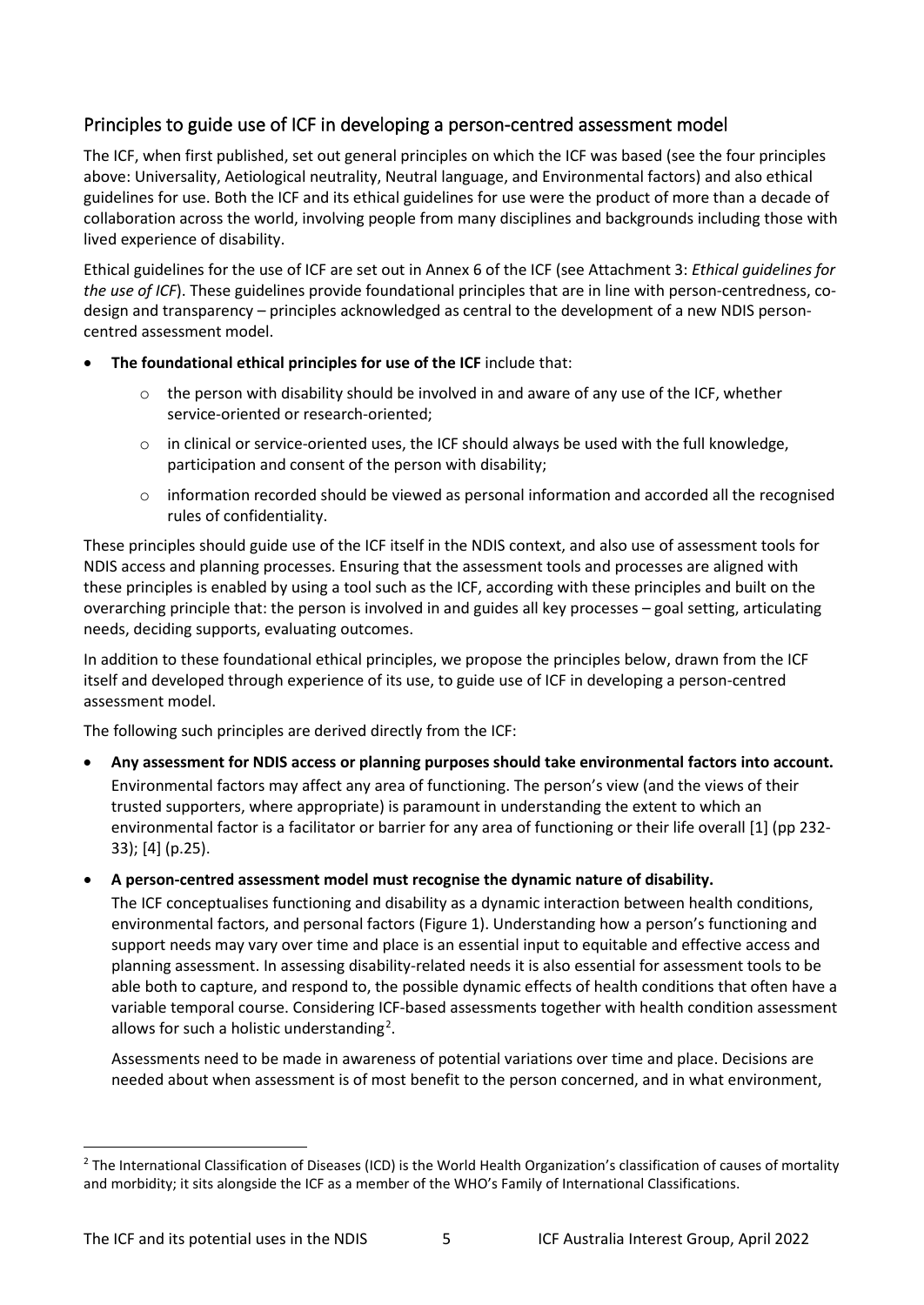and about when repeat measures are best used to inform outcome measurement and to monitor progress and variation along the way.

#### • **Assessments should take relevant personal factors into account, including cultural factors.**

Personal factors may also influence functioning, although they are not defined and classified in the ICF. These include factors such as gender, ethnicity and lifestyle. The recognition of ethnicity and related cultural factors needs particular attention in a multicultural country such as Australia, and there are experts who can advise on how best to do this. Enabling organisations such as the National Ethnic Disability Alliance (NEDA) and First Peoples with Disability Network Australia (FPDN) to advise on appropriate involvement of such cultural experts should be part of the co-design of a new personcentred assessment model.

Further principles for ICF use have since been spelled out, based on experience in the twenty-plus years since its publication. Principles derived from practice and evidence, as well as misuse of the ICF, include:

#### • **Assessment must meet the challenge of combining information from various sources.**

Operationalising the ICF framework and principles requires that assessment must combine and balance quantifiable information obtained using scientific standards with the expert knowledge of the person living with disability and the family members, carers and professionals who know and understand them. Assessors who do and do not know the person may have varying insights and opinions that need to be shared and balanced. The person, together with trusted members of their support network, is best placed to determine their priorities for participation and related support needs. Assessors should be appropriately trained and expert in the use and limitations of the tools, and who are capable of exercising good judgement.

#### • **Participation should be understood and assessed in the environmental contexts of the areas of life important to the person.**

The ICF definition of Participation, 'involvement in a life situation', entails consideration of the area of life in which a person is participating and also how they feel about it. Analysis of practice, before and after ICF publication, has shown that "participation … represents a transformational concept that requires new, dynamic measures collected in context" [8] (p.224).

As the goals, objectives and aspirations specified in a participant's NDIS plan relate to participation in areas of life important to that person, participation should be the starting point for assessment to determine reasonable and necessary supports. Participation should be assessed in the environmental contexts of the areas of life important to the person.

Understanding Participation in the context of someone's life demands a thorough appreciation of the environmental contexts in which they live their life and, as such, relevant environmental factors should be considered for incorporation into assessment (Kellett, pers comm 4 March 2022).

#### • **Assessment should span all life areas of importance to the person**

Specifying assessment tools and processes for use in a large and diverse population requires tools that span all areas of life defined by the ICF [9]. All Activities and Participation chapters, with no omissions, are needed for assessment tools relevant for diverse populations; support needs in one domain (or a limited set of domains) cannot be used to predict support needs in other domains.

#### • **Diagnosis alone does not demonstrate disability**

Assessment of a person's functioning and disability must not be made solely on the basis of their health condition(s). Information about a person's health condition(s) is often relevant for understanding their situation. In some cases, diagnostic information may indicate areas of functional capacity likely to be affected, and some diagnostic tools (e.g., for spinal cord injuries) capture information about functioning. However, the linear, causal model, and the related practice of inferring the presence of disability based only on a person's diagnosis, have been superseded by the interactive ICF model. For example, a diagnosis of autism spectrum disorder alone does not indicate the extent of any disability. Regardless of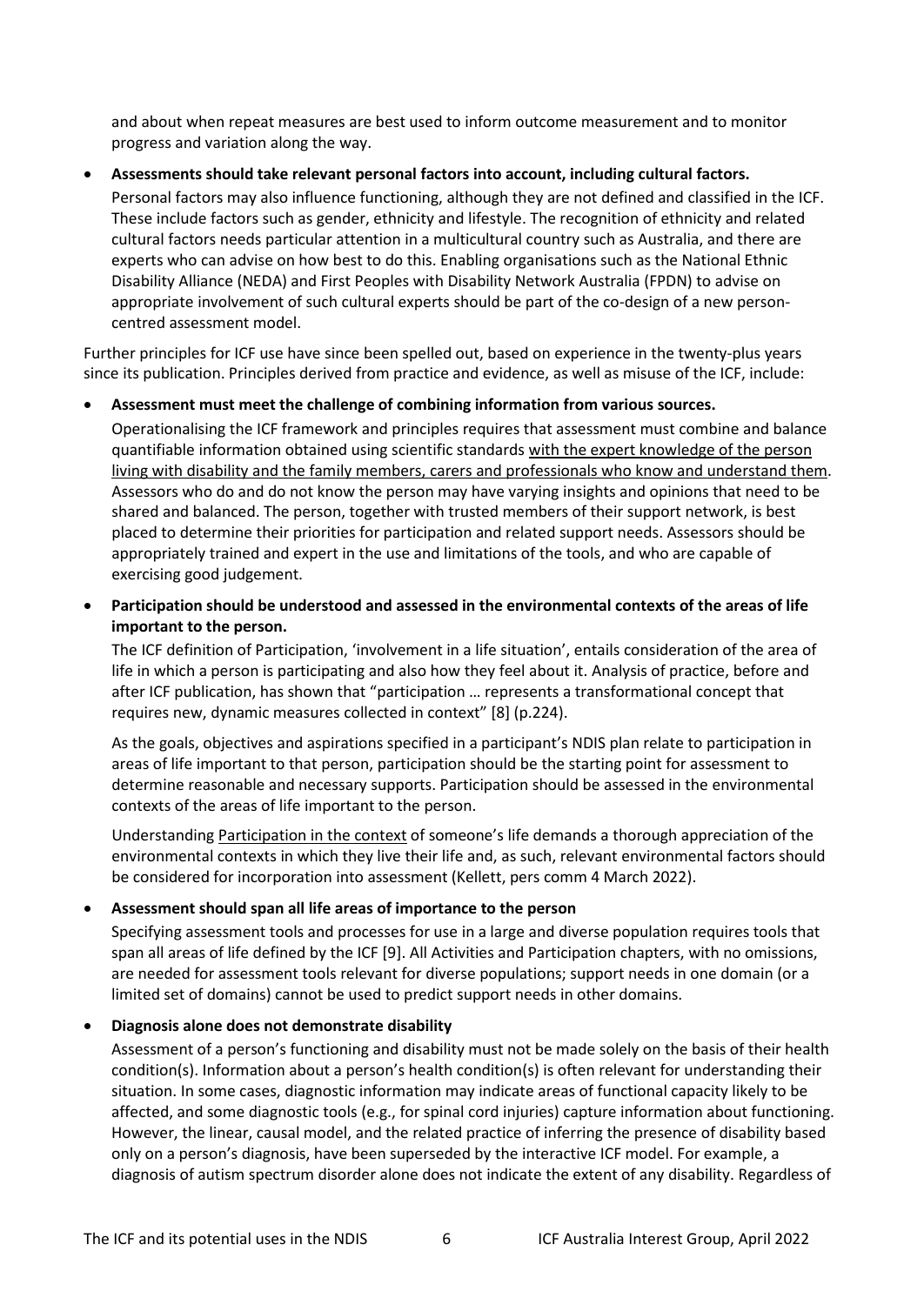whether the person has a particular diagnosis, or an unknown health condition, assessment should be conducted to determine their functioning and support needs.

#### • **Accept and work with the complexity of assessment**

The NDIS spans a large and diverse participant population. Co-design of a person-centred assessment model that ensures fair decisions and equitable resource allocation is a complex task.

Assessment tools used must be appropriate to the circumstances of individual participants. A selection of different assessment tools may be needed. Use of a 'one-size-fits-all' tool across the diversity of NDIS participants may result in inequitable resource allocation, because such a tool will 'fit' some participants better than others. If different tools are to be used for different groups of participants, it must be possible to relate the measures produced by different tools to a common framework of domains and a common measurement scale to ensure equitable decision-making. ICF can provide a basis for both the common framework of domains and common measurement scale (See 'Assessment tools', above, and Attachments 1 and 2.) Further, if multiple tools are used for any one person, a common framework and common scale will enable information to be combined from various sources (see above principle 'Assessment must meet the challenge of combining information from various sources').

These principles for ICF use in the context of the NDIS and assessment must be applied alongside other general rules for the construction of assessment tools. For example, psychometric properties (such as reliability and validity) of assessment tools should be demonstrated in relation to the specific NDIS context in which the tool is to be used (including characteristics of participants such as age, gender and cultural background) [5].

The [ICF Practical Manual](https://www.who.int/publications/m/item/how-to-use-the-icf---a-practical-manual-for-using-the-international-classification-of-functioning-disability-and-health) is an invaluable resource to guide use of the ICF, and provides examples and case studies to illustrate use of the ICF in a range of contexts [10].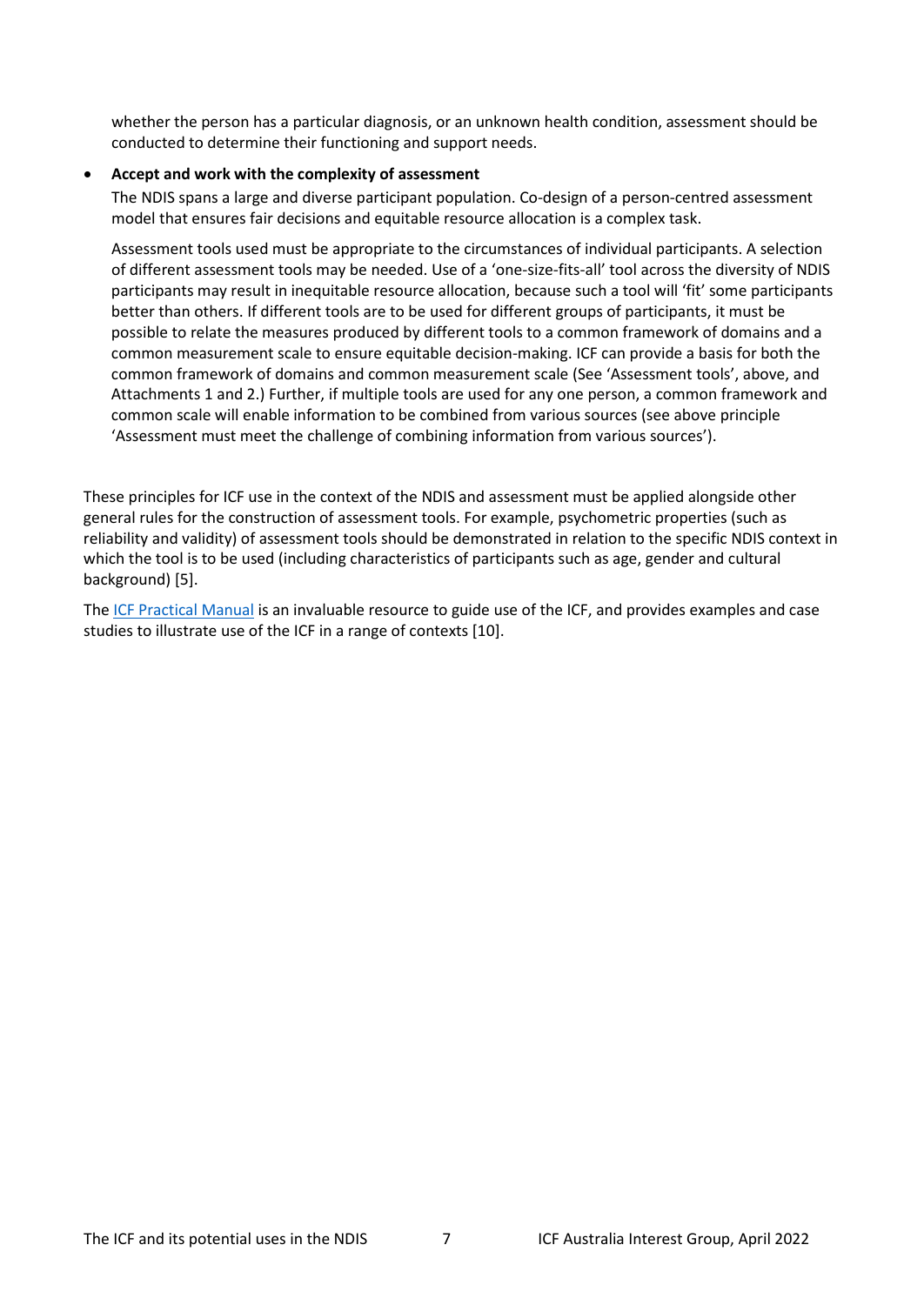## References

- 1. World Health Organization. *International Classification of Functioning, Disability and Health*. WHO: Geneva, Switzerland, 2001.
- 2. Ustun, T.B.; Chatterji, S.; Bickenbach, J.; Kostanjsek, N.; Schneider, M. The International Classification of Functioning, Disability and Health: a new tool for understanding disability and health*. Disabil Rehabil* **2003**, *25(11-12)*, 565-571. [https://doi.org/10.1080/0963828031000137063.](https://doi.org/10.1080/0963828031000137063)
- 3. Schneidert, M.; Hurst, R.; Miller, J.; Üstün, B. The role of environment in the International Classification of Functioning, Disability and Health (ICF)*. Disabil Rehabil* **2003**, *25(11-12)*, 588-595. [https://doi.org/10.1080/0963828031000137090.](https://doi.org/10.1080/0963828031000137090)
- 4. World Health Organization. *Towards a Common Language for Functioning, Disability and Health. WHO/EIP/GPE/CAS/01.3*. 2002.
- 5. National Disability Insurance Agency. *Assessment of Functional Capacity for NDIS Development and Framework. August 2020*. 2020.
- 6. Madden, R.H.; Glozier, N.; Fortune, N.; Dyson, M.; Gilroy, J.; Bundy, A.; Llewellyn, G.; Salvador-Carulla, L.; Lukersmith, S.; Mpofu, E.; Madden, R. In search of an integrative measure of functioning*. International Journal of Environmental Research and Public Health* **2015**, *12(6)*, 5815-32. [https://doi.org/10.3390/ijerph120605815.](https://doi.org/10.3390/ijerph120605815)
- 7. Madden, R.; Madden, R. Disability services and statistics: past, present and future. In *Australia's welfare 2019 data insights*, Australian Institute of Health and Welfare, Ed. AIHW: Canberra, Australia, 2019.
- 8. Seekins, T.; Shunkamolah, W.; Bertsche, M.; Cowart, C.; Summers, J.A.; Reichard, A.; White, G. A systematic scoping review of measures of participation in disability and rehabilitation research: A preliminary report of findings*. Disability and health journal* **2012**, *5(4)*, 224-232.
- 9. Anderson, P.; Madden, R. Design and quality of ICF-compatible data items for national disability support services*. Disability and Rehabilitation* **2011**, *33(9)*, 758-769. [https://doi.org/10.3109/09638288.2010.511416.](https://doi.org/10.3109/09638288.2010.511416)
- 10. World Health Organization. *How to use the ICF: A practical manual for using the International Classification of Functioning, Disability and Health (ICF). Exposure draft for comment*. Available online: https://www.who.int/publications/m/item/how-to-use-the-icf---a-practical-manual-forusing-the-international-classification-of-functioning-disability-and-health (accessed on 20 April 2022).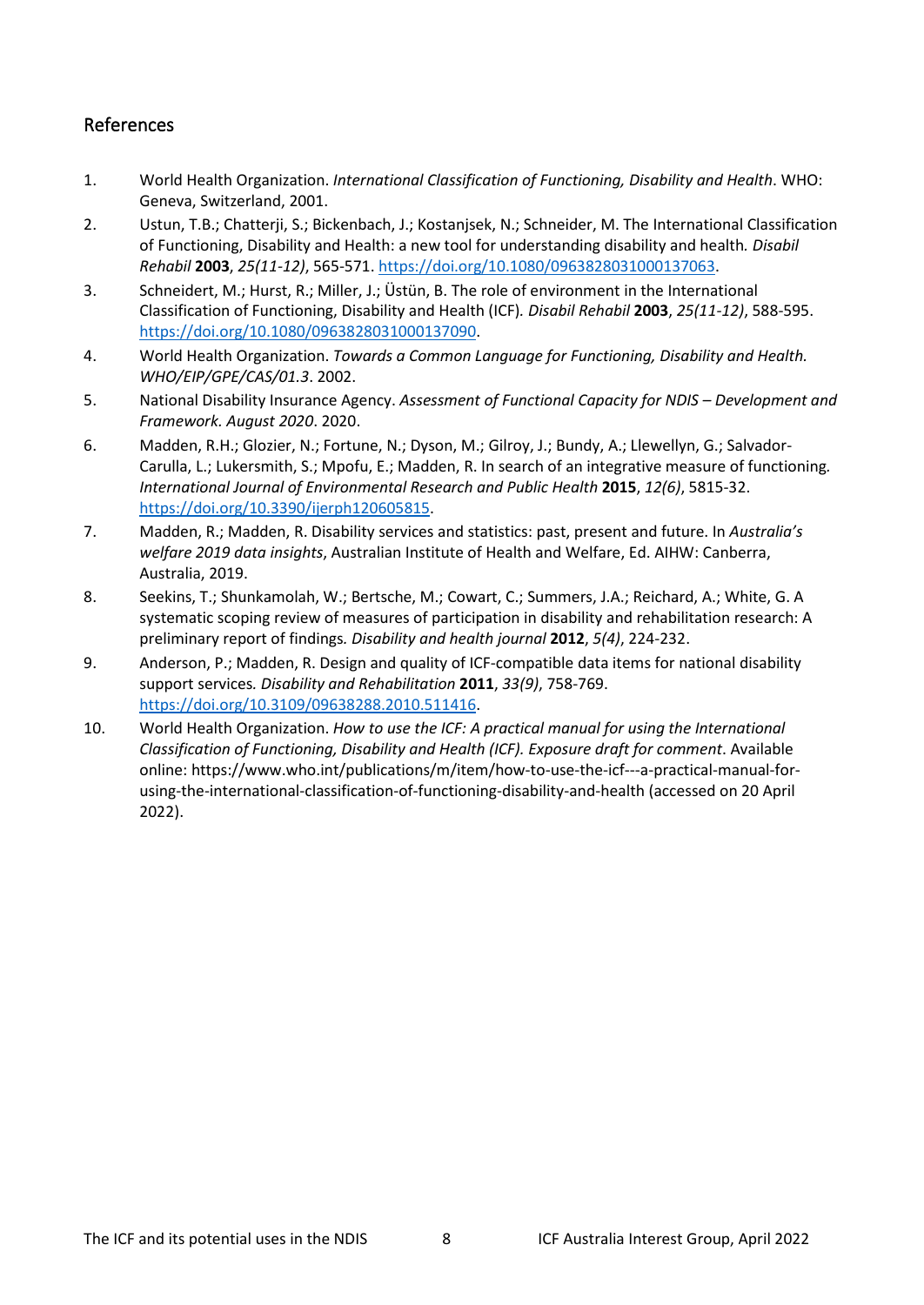#### *This document originated in discussions of the ICF Australia Interest Group. Nicola Fortune and Ros Madden took the lead in drafting the document with contributions and endorsement from other ICF-AIG members who volunteered to be involved.*

**Nicola Fortune**, PhD, Research Fellow NHMRC Centre of Research Excellence in Disability and Health, Centre for Disability Research and Policy, The University of Sydney

**Ros Madden** AM, PhD, Honorary Research Fellow Centre for Disability Research and Policy, WHO CC for Strengthening Rehabilitation Capacity in Health Systems, The University of Sydney

With ICF-AIG contributors (in alphabetical order):

**Bruce Bonyhady** AM, Professor, Executive Chair & Director, Melbourne Disability Institute, The University of Melbourne

**Georgia Burn**, Affiliate with The University of Melbourne and Scope (Australia) Communication and Inclusion Resource Centre (CIRC)

**Sayne Dalton**, PhD, APD, Senior Policy Officer, Dietitians Australia

**Lauren Jones**, PhD, Lauren Jones Consulting (Classification Development, Health Information Management).

**Gordon Duff**, PhD Candidate & Postgraduate Research Scholarship Recipient, Centre for Disability Studies, Workstream Lead, Disability Services, Centre for Disability Research and Policy, The University of Sydney

**Syeda Zakia Hossain**, Associate Professor, The University of Sydney

**Christine Imms**, Apex Australia Chair of Neurodevelopment and Disability, Director, Healthy Trajectories Child and Youth Disability Research Hub, Department of Paediatrics, The University of Melbourne.

**David Kellett**, B.Med, FAFRM (RACP), PhD, Senior Staff Specialist, Hunter New England Local Health **District** 

**Richard Madden** AM, Honorary Professor, Sydney School of Health Sciences, The University of Sydney **Trevor Parmenter** AM, Professor Emeritus, Sydney Medical School, The University of Sydney **Catherine Sykes**, MCSP, MSc Honorary Senior Research Fellow, Centre for Disability Research and Policy, The University of Sydney

This document is publicly available on the [ICF-AIG webpage.](https://www.sydney.edu.au/medicine-health/our-research/research-centres/who-collaborating-centre-for-strengthening-rehabilitation-capacity-in-health-systems/classifications-and-terminologies.html)

Email: [shs.icf@sydney.edu.au](mailto:shs.icf@sydney.edu.au) 

April 2022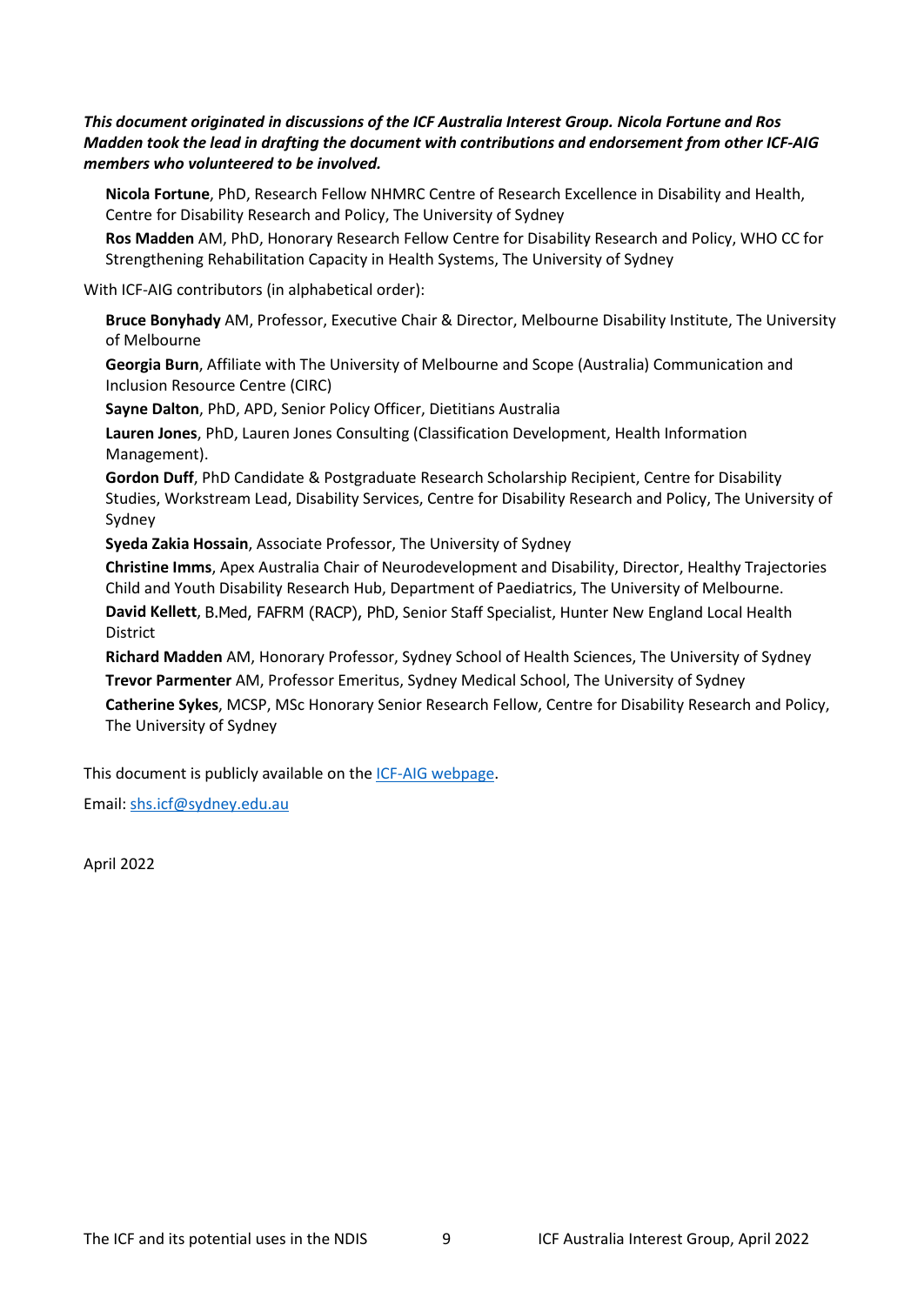# Attachment 1: Definitions and components of the ICF

# **Box 1: Definitions of the components of the ICF, and of functioning and disability**

**Body functions** - The physiological functions of body systems (including psychological functions).

**Body structures** - Anatomical parts of the body such as organs, limbs and their components.

**Impairments** - Problems in body function or structure such as a significant deviation or loss.

**Activity** - The execution of a task or action by an individual.

**Participation** - Involvement in a life situation.

**Activity limitations** - Difficulties an individual may have in executing activities.

**Participation restrictions** - Problems an individual may experience in involvement in life situations.

**Environmental factors** make up the physical, social and attitudinal environment in which people live and conduct their lives. These are either barriers to or facilitators of the person's functioning.

**Functioning** is an umbrella term encompassing all body functions, activities and participation. It denotes the positive or neutral aspects of the interaction between a person's health condition(s) and that individual's contextual factors (environmental and personal factors).

**Disability** is an umbrella term for impairments, activity limitations and participation restrictions. It denotes the negative aspects of the interaction between a person's health condition(s) and that individual's contextual factors (environmental and personal factors).

Source: WHO 2001, pp. 3,8,10

Each ICF component is the subject of chapter containing hierarchical lists of codes, designed to be mutually exclusive and exhaustive. The chapter headings listed in Box 2 provide a broad indication of the scope and contents of the ICF. The nine chapters of Activities & Participation are intended to cover all areas of life for all people. The five chapters of the Environmental Factors comprise physical, social and attitudinal factors that affect functioning.

Qualifiers are measures recorded after the relevant ICF category. A uniform or 'generic' five-point qualifier scale is provided to record the extent of the 'problem' or difficulty, in relation to impairment, activity limitation and participation restriction. It is recognised that the generic qualifier requires calibration to relate its scale to existing measurement tools. The Environmental Factors qualifier uses both a positive and a negative scale, to indicate the extent to which an environmental factor acts as either a facilitator or barrier to a person's functioning.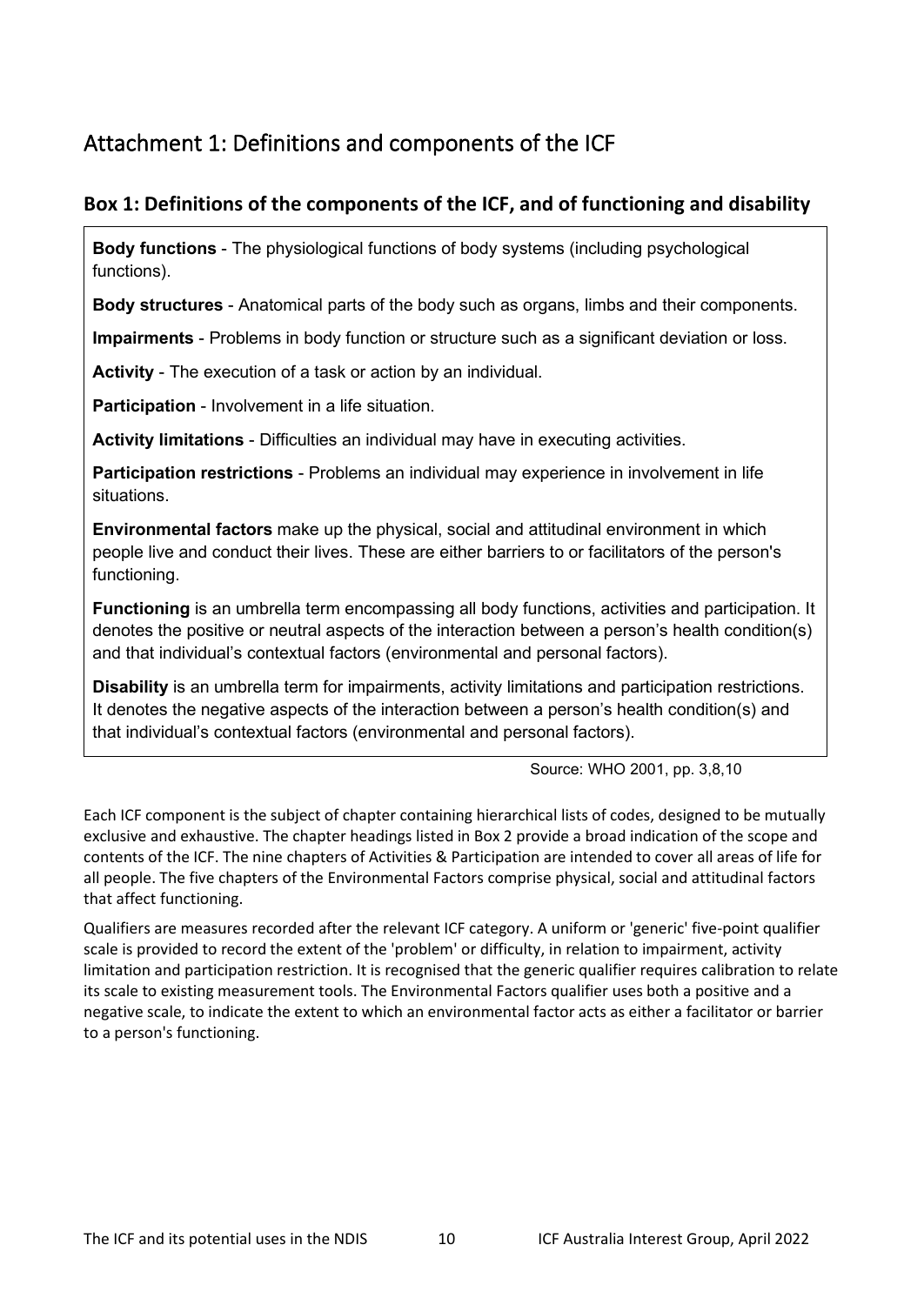|  | <b>Box 2: ICF components and chapters</b> |  |
|--|-------------------------------------------|--|
|--|-------------------------------------------|--|

| <b>Body Functions:</b>         |                                                   |               | <b>Activities and Participation:</b> |  |
|--------------------------------|---------------------------------------------------|---------------|--------------------------------------|--|
| 1.                             | <b>Mental functions</b>                           |               | 1. Learning and applying knowledge   |  |
| 2.                             | Sensory functions and pain                        | $\mathcal{P}$ | General tasks and demands            |  |
| 3.                             | Voice and speech functions                        | 3.            | Communication                        |  |
|                                | 4. Functions of the cardiovascular,               | 4.            | Mobility                             |  |
|                                | haematological, immunological and                 | 5.            | Self-care                            |  |
|                                | respiratory systems                               | 6.            | Domestic life                        |  |
| 5.                             | Functions of the digestive, metabolic,            | 7.            | Interpersonal interactions and       |  |
|                                | endocrine systems                                 |               | relationships                        |  |
| 6.                             | Genitourinary and reproductive functions          | 8.            | Major life areas                     |  |
| $7^{\circ}$                    | Neuromusculoskeletal and movement-                | 9.            | Community, social and civic life     |  |
|                                | related functions                                 |               |                                      |  |
|                                | 8. Functions of the skin and related structures   |               |                                      |  |
| <b>Body Structures:</b>        |                                                   |               | <b>Environmental Factors:</b>        |  |
|                                |                                                   |               |                                      |  |
| 1.                             | Structure of the nervous system                   |               | 1. Products and technology           |  |
| 2.                             | The eye, ear and related structures               | 2             | Natural environment and human-made   |  |
| 3.                             | Structures involved in voice and speech           |               | changes to environment               |  |
| 4.                             | Structure of the cardiovascular,                  |               | 3. Support and relationships         |  |
|                                | immunological and respiratory systems             | 4.            | Attitudes                            |  |
|                                | 5. Structures related to the digestive, metabolic | 5.            | Services, systems and policies       |  |
|                                | and endocrine systems                             |               |                                      |  |
| 6.                             | Structure related to genitourinary and            |               |                                      |  |
|                                | reproductive systems                              |               |                                      |  |
| $7_{\scriptscriptstyle{\sim}}$ | Structures related to movement                    |               |                                      |  |
| 8.                             | Skin and related structures                       |               |                                      |  |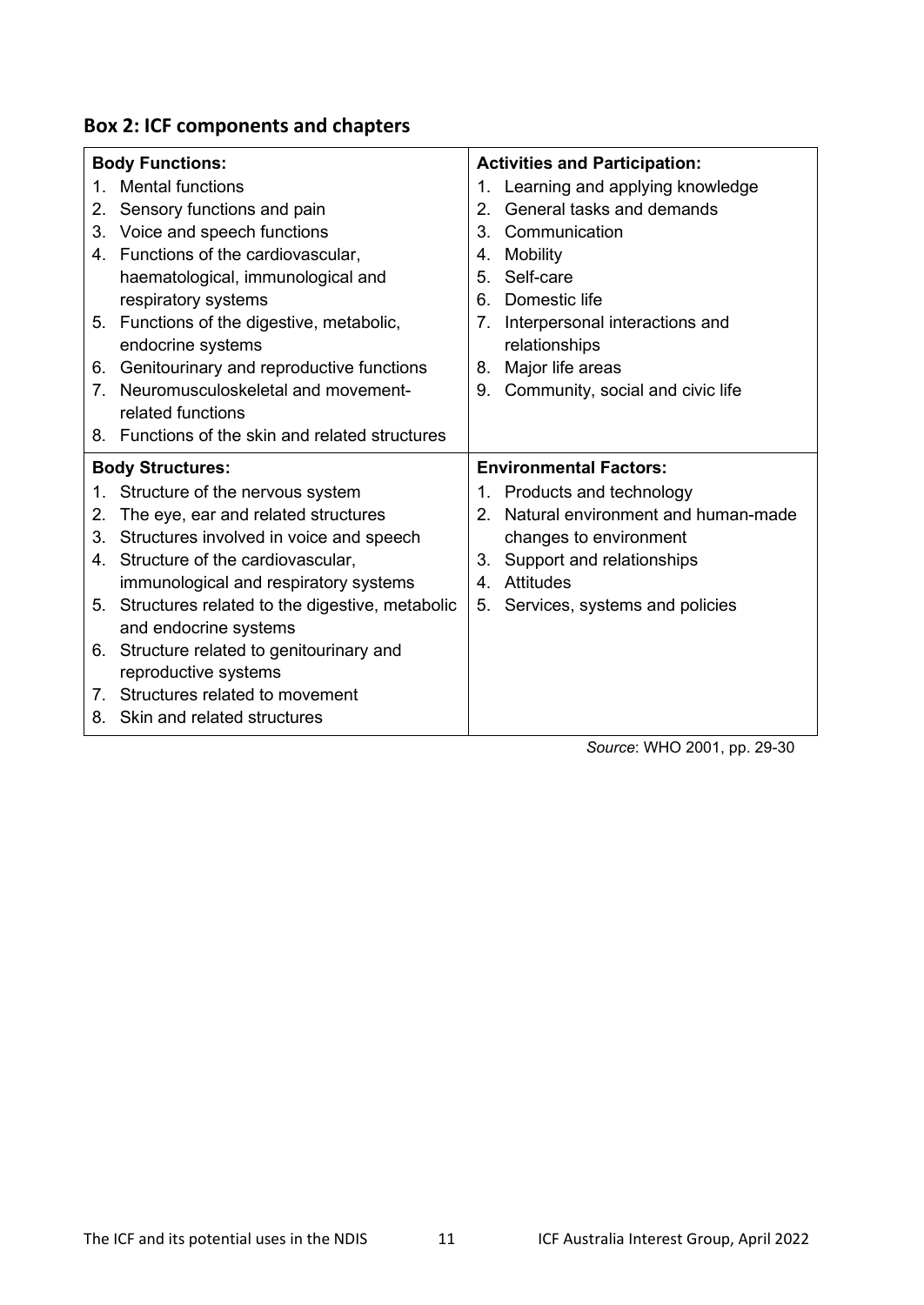# Attachment 2: Mapping assessment tools using ICF

As stated in the ICF Australian User Guide, "The ICF is not an assessment or measurement tool, but rather a framework and set of classifications on which assessment and measurement tools may be based and to which they can be mapped."

Mapping can be done to show the relationship between concepts matched across two schemes, for instance, concepts in an assessment tool can be mapped to concepts in the ICF. Mapping can specify different types of relationship between matched concepts, for example, whether the concept in an assessment tool is 'equivalent to' or 'broader than' or 'narrower than' the concept to which it is mapped in the ICF, or whether there is a 'complete' or 'partial' match between two concepts, or no match [1-3].

Before conducting mapping, it is important to:

- **Clearly articulate the purpose** for which the mapping is being conducted, and the end product required.
- **Specify the mapping process and rules to be applied** (e.g., to guide how the mappers should make decisions about equivalence of meaning between concepts and how users should interpret the maps).

Different types of maps can be produced, such as concept<sup>[3](#page-12-0)</sup> and concordance maps<sup>[4](#page-12-1)</sup>. Different mapping methodologies can produce different results, and mapping exercises are sensitive to the direction of the maps (e.g., from ICF to NDIS assessment tool or from the NDIS assessment tool to the ICF). The method used should be fit for purpose.

To promote quality, transparency and reliability of mapping studies, 'linking rules' have been developed as a guide for how to link clinical measures, health-status measures and interventions to the ICF [4, 5]. There is now a rich literature describing application of these ICF linking rules in mapping studies for different purposes. When mapping to or from the ICF, it should be decided at the outset what level of the classification is to be used. A broad-brush mapping could be conducted using ICF chapter headings; alternatively, more detailed mappings could be conducted using 3-digit or 4-digit codes within chapters.

Mapping an assessment tool to the ICF can show which areas of functioning are measured by the tool and which are not [6]. Mapping using the ICF framework has previously been conducted in the NDIS context and has demonstrated that the activities and social and economic participation components listed in sections 24 and 25 of the NDIS Act map to the nine ICF activities and participation chapters. No assessment tools were identified that are suitable for the scope of the NDIS which map to the whole ICF [6].

Future mapping could be undertaken to explore how a suite of assessment tools could be used together, to gather information on a person's functional capacity across all ICF domains. Mapping tables produced would provide a way of showing clearly how specific tools relate to ICF domains, to guide decisions about their use. Results of mapping could also inform the development of new assessment tools better suited to NDIS requirements or enhancement of existing tools (e.g., to achieve more comprehensive coverage of ICF domains).

Any mapping of assessment tools for NDIS use should explicitly include environmental factors.

As well as mapping areas of functioning in assessment tools to ICF codes, there should be consideration of the measurement constructs used in different assessment tools (e.g., degree of difficulty, frequency of need for assistance) [7]. Scales or categories used to measure functioning can be mapped to the qualifiers in the ICF: extent or magnitude of a 'problem' and degree of difficulty.

<span id="page-12-0"></span><sup>&</sup>lt;sup>3</sup> Concept mapping relates whether all or partial concepts or terms are represented in the mapped codes.

<span id="page-12-1"></span><sup>4</sup> Concordance mapping is a type of term mapping, which estimates percentages for term movements between categories within or across terminologies.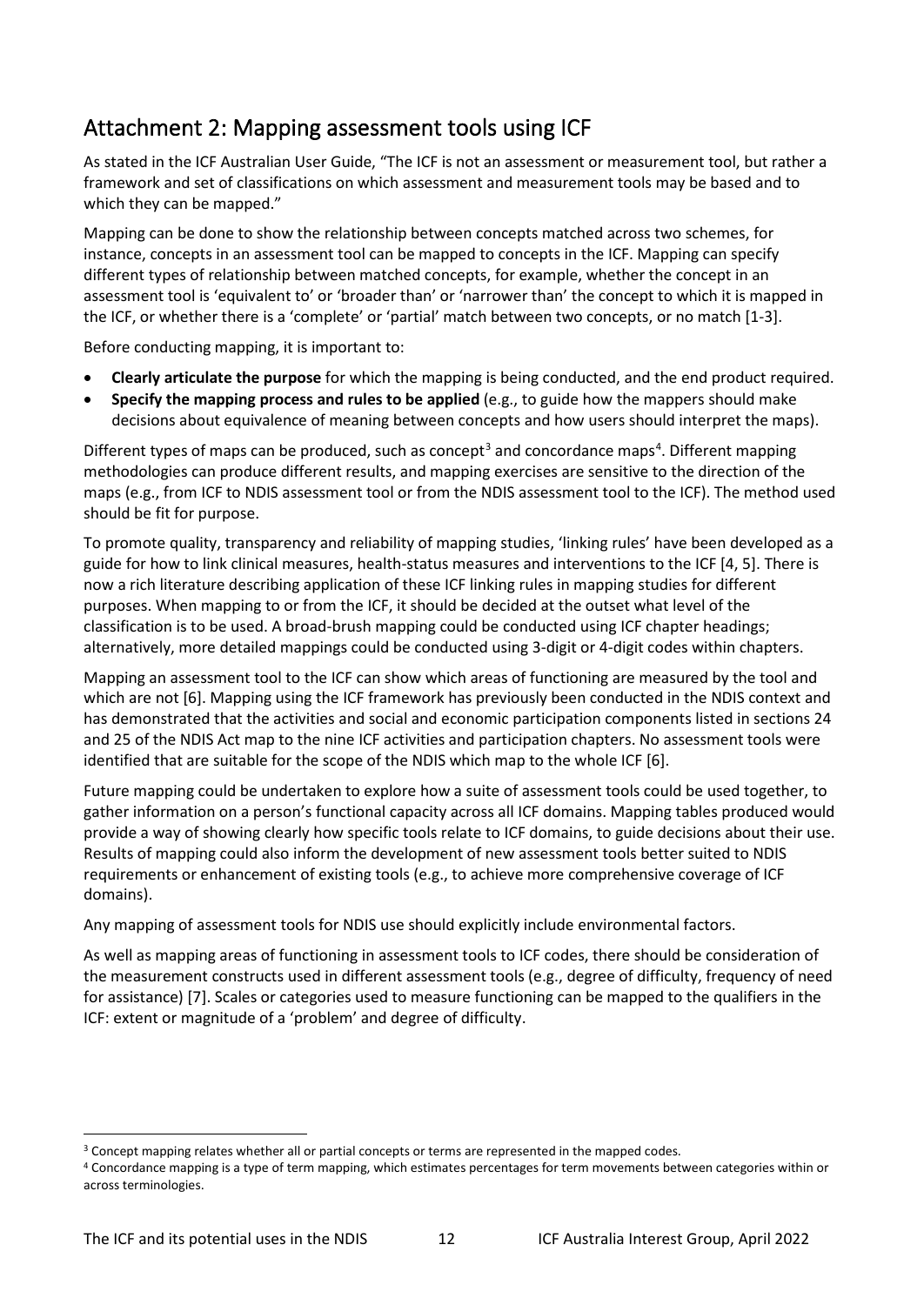## Attachment 2 references

- 1. Hardiker, N.R.; Sermeus, W.; Jansen, K. Challenges associated with the secondary use of nursing data*. Studies in Health Technology and Informatics* **2014**, *201*, 290-297.
- 2. Hyun, S.; Park, H.A. Cross-mapping the ICNP with NANDA, HHCC, Omaha System and NIC for unified nursing language system development*. International Nursing Review* **2002**, *49(2)*, 99-110.
- 3. Dhombres, F.; Bodenreider, O. Interoperability between phenotypes in research and healthcare terminologies—investigating partial mappings between HPO and SNOMED CT*. Journal of Biomedical Semantics* **2016**, *7*, 3. [https://doi.org/10.1186/s13326-016-0047-3.](https://doi.org/10.1186/s13326-016-0047-3)
- 4. Cieza, A.; Fayed, N.; Bickenbach, J.; Prodinger, B. Refinements of the ICF Linking Rules to strengthen their potential for establishing comparability of health information*. Disability and Rehabilitation* **2016**, 1-10. [https://doi.org/10.3109/09638288.2016.1145258.](https://doi.org/10.3109/09638288.2016.1145258)
- 5. Cieza, A.; Geyh, S.; Chatterji, S.; Kostanjsek, N.; Ustun, B.; Stucki, G. ICF linking rules: An update based on lessons learned*. Journal of Rehabilitation Medicine* **2005**, *37(4)*, 212-218. [https://doi.org/10.1080/16501970510040263.](https://doi.org/10.1080/16501970510040263)
- 6. National Disability Insurance Agency. *Assessment of Functional Capacity for NDIS Development and Framework. August 2020*. 2020.
- 7. Madden, R.H.; Glozier, N.; Fortune, N.; Dyson, M.; Gilroy, J.; Bundy, A.; Llewellyn, G.; Salvador-Carulla, L.; Lukersmith, S.; Mpofu, E.; Madden, R. In search of an integrative measure of functioning*. International Journal of Environmental Research and Public Health* **2015**, *12(6)*, 5815-32. [https://doi.org/10.3390/ijerph120605815.](https://doi.org/10.3390/ijerph120605815)